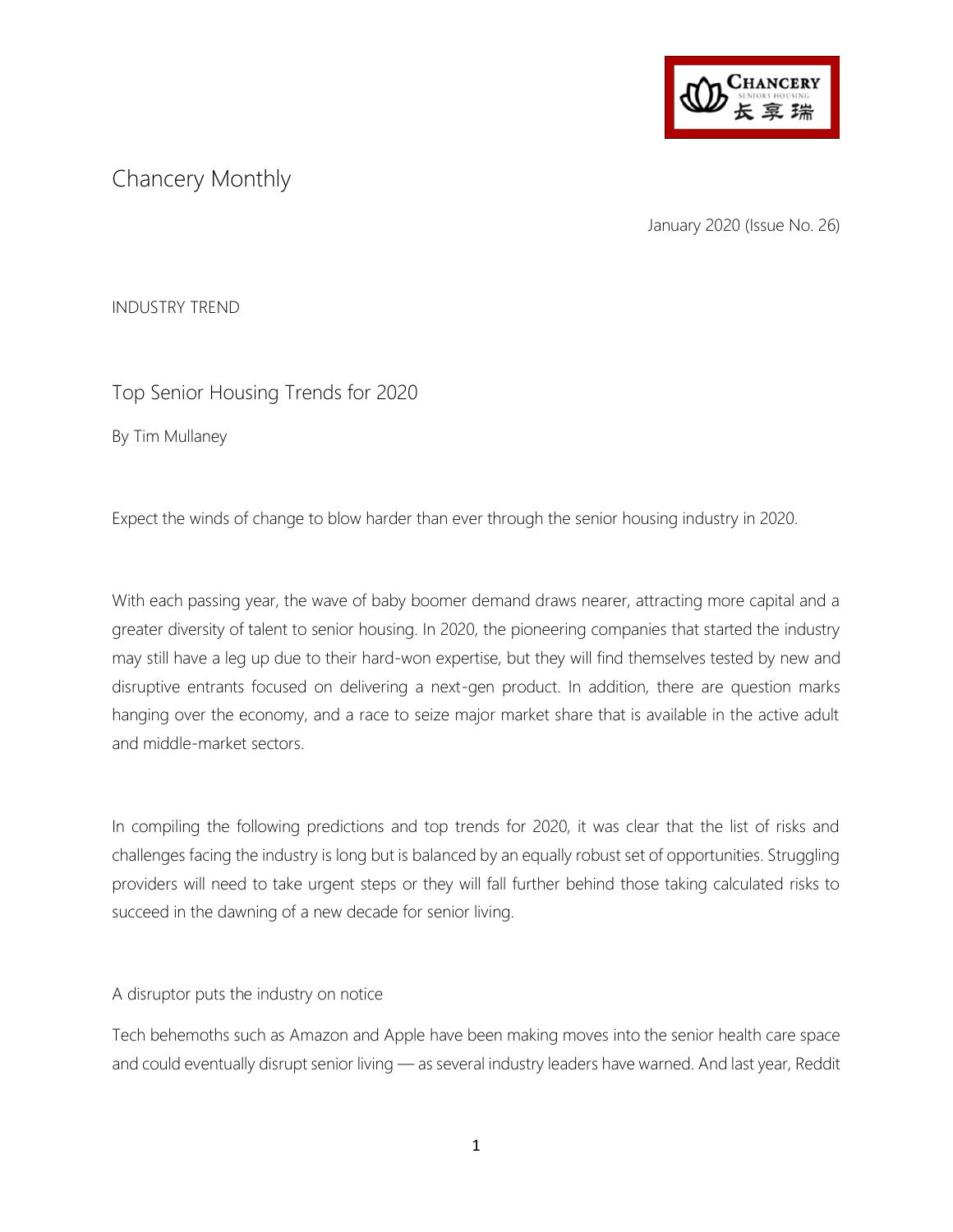

co-founder Alexis Ohanian — who now runs a venture capital firm — predicted a decade of "major change" is on the way for senior living, and he foresees the rise of a disruptive, tech-forward senior brand.

In 2020, the disruption threat level will rise. In fact, expect a start-up to burst on the scene with major VC backing and an innovative model that gets entrenched operators quaking.

This scenario played out several years ago in the home care space when Honor raised \$20 million. While Honor has not upended home care as some feared, its emergence forced legacy players to view their business through a new lens. For an idea of what a senior living disruptor might look like, consider what The Embassies of Good Living is trying to build.

Independent living starts to look obsolete

Independent living occupancy held up better than assisted living during the last few years, fueling strong investor interest. However, 2020 will give rise to some hard questions about this part of the continuum.

In spring 2018, industry experts pointed to growing interest in active adult as a potential threat to independent living. Because acuity has risen in independent living, today's active adult resident resembles the IL resident of a decade ago, NIC's Lana Peck observed.

Over the course of 2019, the active adult sector became red hot. A Summer 2019 CBRE survey showed declining investor interest in IL on a year-over-year basis compared with a sizable surge in active adult interest. Meanwhile, active adult rental property growth is being driven by big money from the likes of Carlyle Group and other private equity players and REITs.

In 2020, active adult will continue to heat up, and on-demand, gig economy services and new technologies will continue to make this operational model even more viable in the years ahead.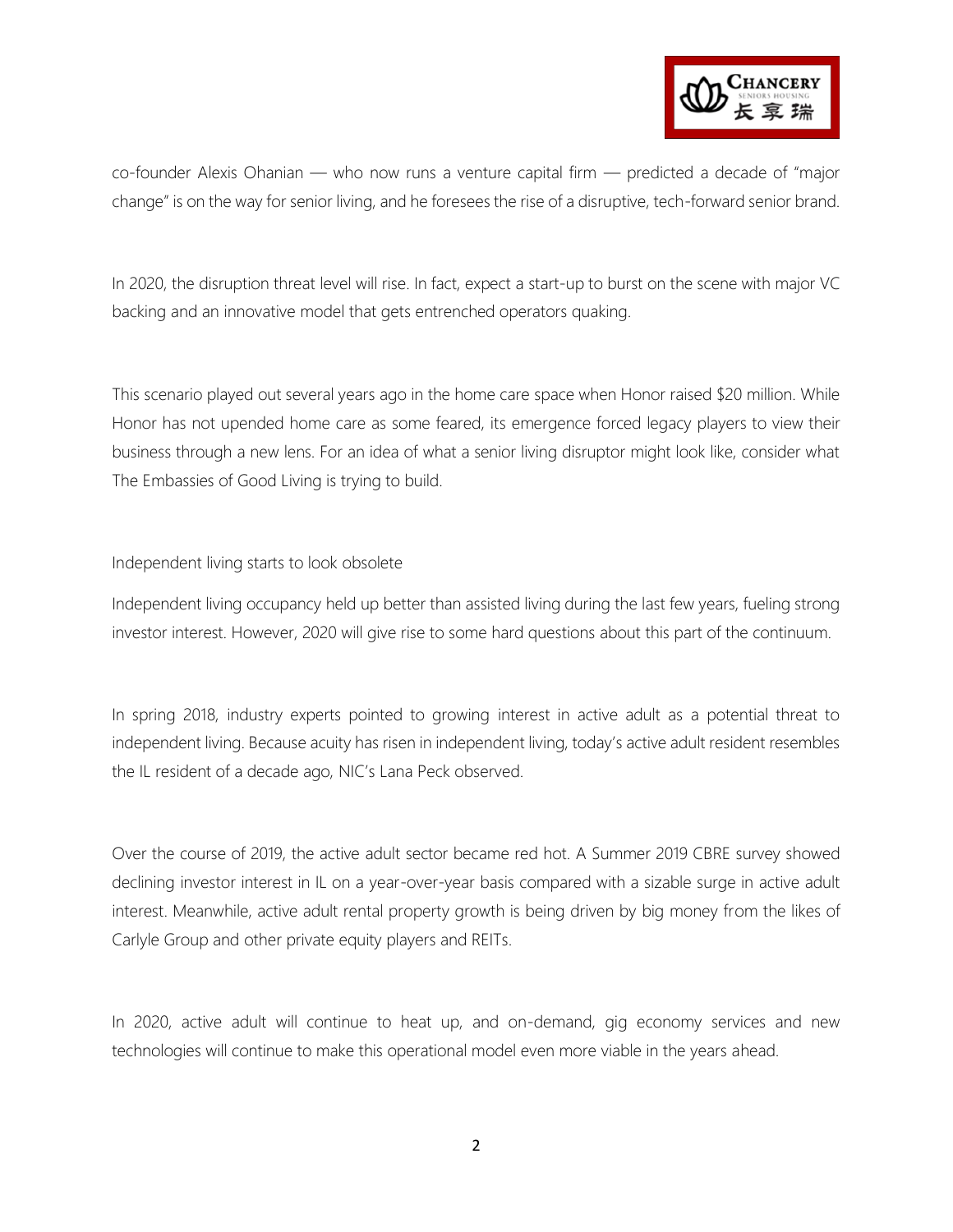

Some active adult players argue that they are not competing directly with independent living, but expect developers, investors and operators to question the value proposition of IL communities that have higher labor and dining costs and shorter length of stay than active adult, yet lack the needs-based demand and recession resilience of assisted living.

That said, independent living is not going to falter overnight. It's a robust sector, with about 11,000 new units opening between 2017 and 2018, according to NIC data. Still, there are already challenges on the horizon. As of Sept. 2019, initial rent discounts in IL were at their highest level, on average, since NIC began reporting this data in 2015.

Anything goes in adaptive reuse

Adaptive reuse projects have converted a wide array of buildings into senior living over the years, from hotels to schools to factories. In 2019, more types of real estate joined this list, with defunct malls, closed universities, former farms and historic psychiatric hospitals all becoming senior housing.

In 2020, senior living will be chosen as the next use for an even more surprising variety of buildings. This trend will support the growth of urban senior living (see the Watermark redevelopment of a former Jehovah's Witnesses building in Brooklyn, pictured above). It will also fuel the active adult rental boom, as converting to lower-acuity settings comes with fewer design limitations and demands than assisted living.

Look for design creativity to flourish as development teams seek to preserve community landmarks even as they transform them to senior housing. While this can come with significant costs, the payoff is senior housing that is more integrated into the community, in buildings that have emotional resonance for those who move in.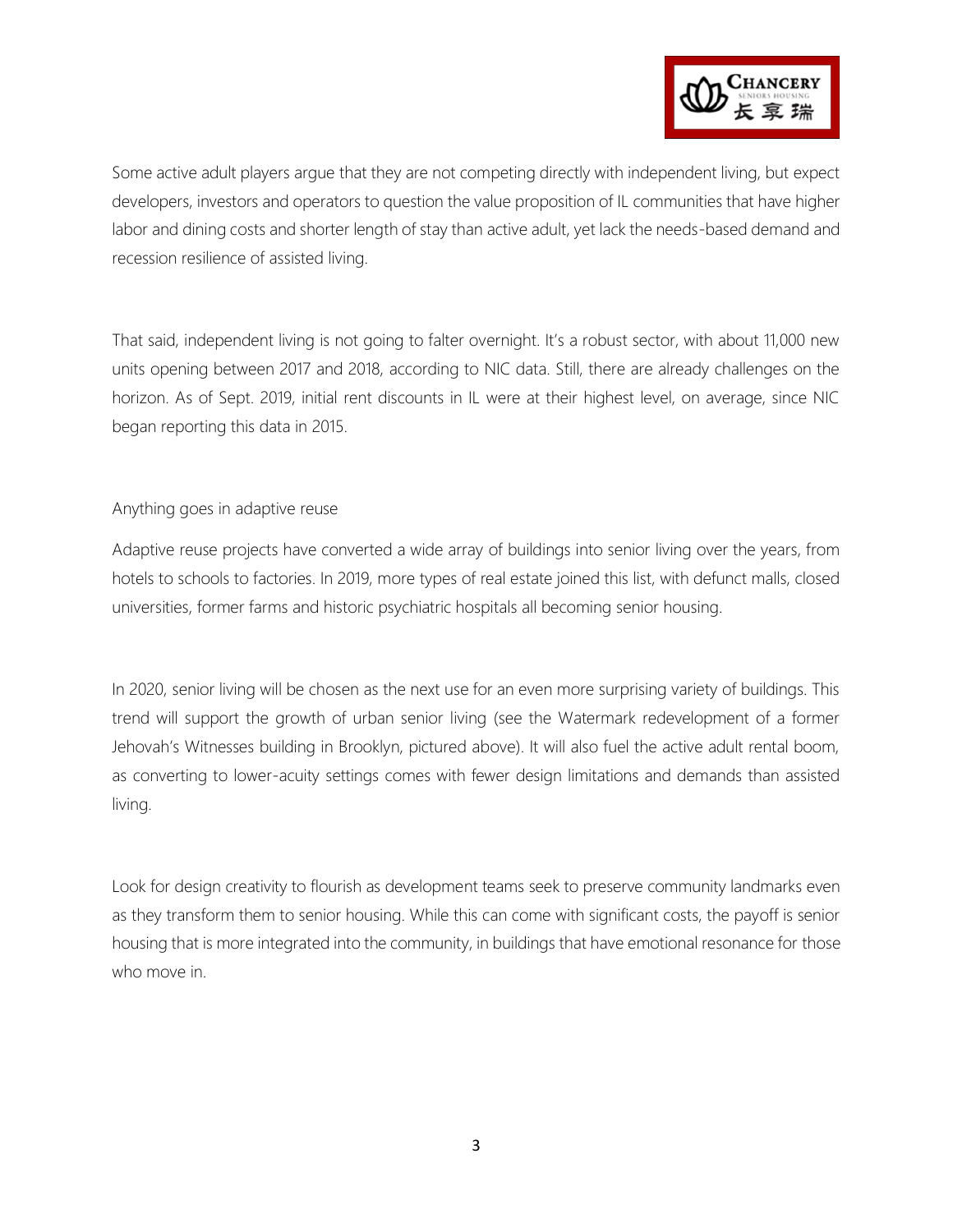

#### Famous brand puts its stamp on senior living

Brand crossovers are gaining momentum in the hospitality world, with Equinox Hotels building on the fitness and wellness brand, and West Elm Hotels channeling the "unique and highly identifiable" furniture retail brand. As with other hospitality industry trends and practices, this one will eventually take hold in senior living. Expect 2020 to be a watershed year, with the first big announcement of a superstar brand putting its stamp on senior living.

The brand crossover might take the form of a well-known hotel company putting its name on senior living buildings. While companies such as Hyatt have had their names on senior living in the past, the time is now ripe for another iteration of this play, because more than previous generations, baby boomers have a tenacious loyalty to their favorite brands. While senior living is known as a local business, the wave of aging boomers may begin to challenge this notion by favoring housing that holds the promise of quality that they associate with respected hotel brands. With the world's first standalone Four Seasons Residence underway, it does not seem ridiculous to envision a Four Seasons Senior Living — although perhaps "senior" would be dropped for a more subtle reference to the age of residents.

Original Article:

https://seniorhousingnews.com/2020/01/01/top-senior-housing-trends-for-2020/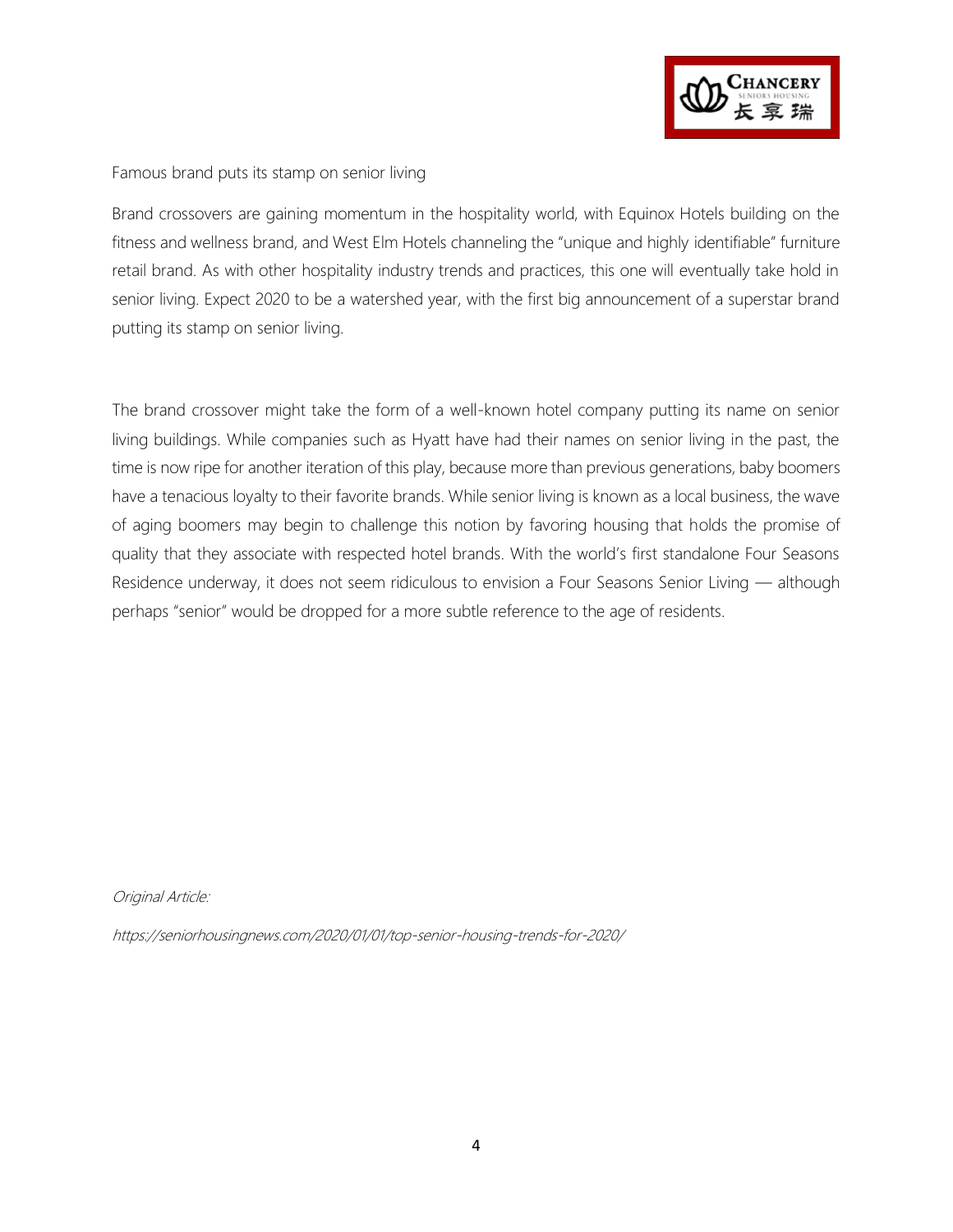

Project Updates

### Stony Plain Project Update

Stony Plain Active Adult Lifestyle Community is located just west of Edmonton, Alberta. When complete, the residence will be a 6-storey apartment building with 83 Active Adult Lifestyle Community suites. It will offer In-suite 24-hour emergency call systems, a recreation facility, housekeeping, laundry services, on-site management and maintenance. A main floor of commercial and retail space will provide residents with easy access to amenities such as a doctor's office, pharmacy, bistro or coffee shop. Below is the progress update and pictures from the site.

- 1. We have completed the roof deck and roof penthouse.
- 2. We have completed installation of residential windows all the way up to the sixth floor.
- 3. We are currently working on interior framing and mechanical/electrical rough ins on the fifth floor.
- 4. We made the fifth draw of the senor loan in late November.
- 5. The pre-leasing of suites has exceeded all expectations and is 78% complete. We are looking forward to the opening of Stony Plain Three Robins in Q3 2020!
- 6. Strata documentation for the library is underway and we are targeting a late February sale to the Town of Stony Plain.

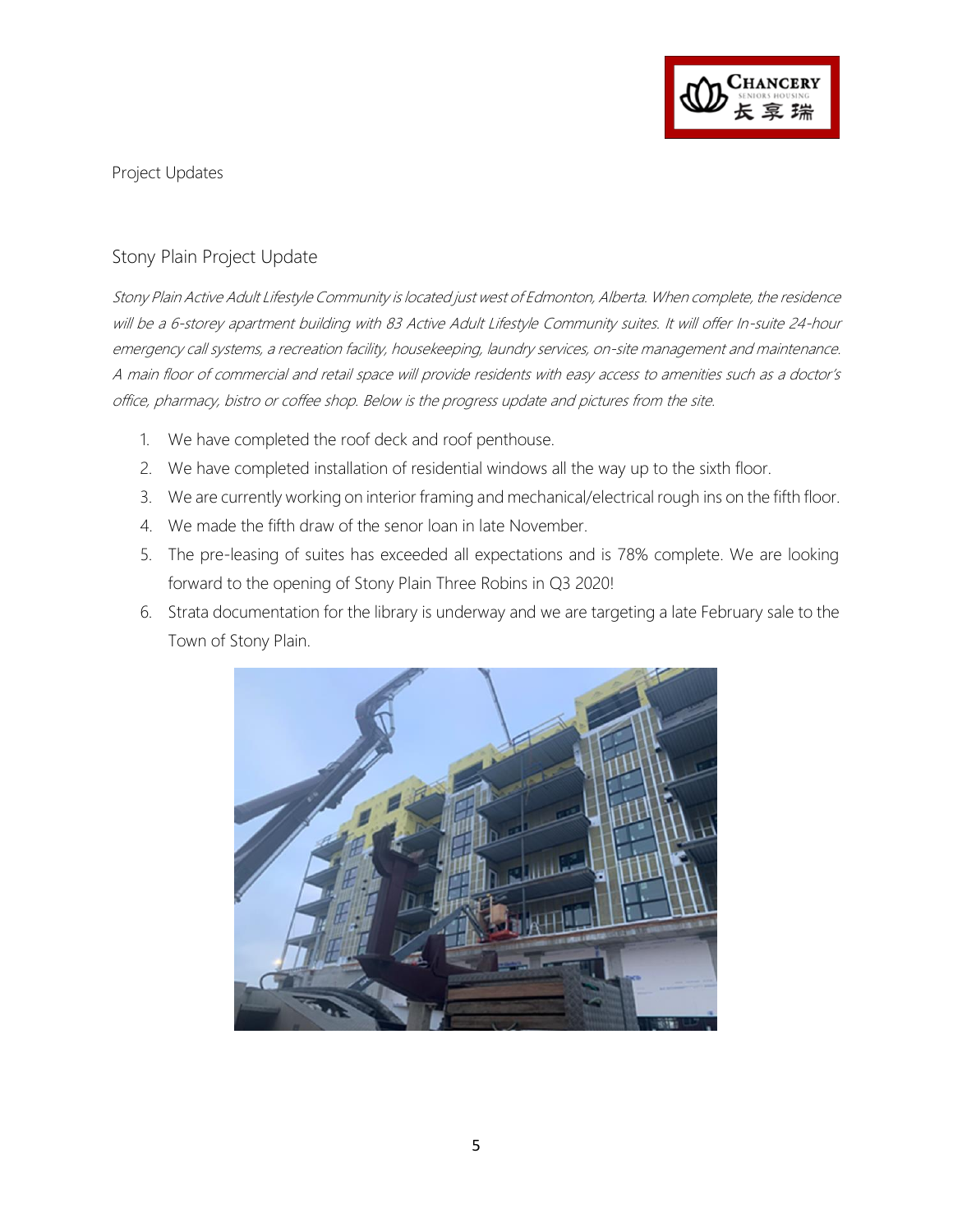



### Surprise Project Update

Chancery is partnered with long time Suske Capital partner, Avenir Senior Living, in the development of this 32-bed geriatric behavioral hospital in Surprise, Arizona.

The Surprise Behavioral Hospital will benefit from its proximity to Surprise Memory Care, which is located on the adjacent land. The Surprise Memory Care community will provide referrals to the hospital, and the hospital will allow for higher level of care for the existing residents of Surprise Memory Care.